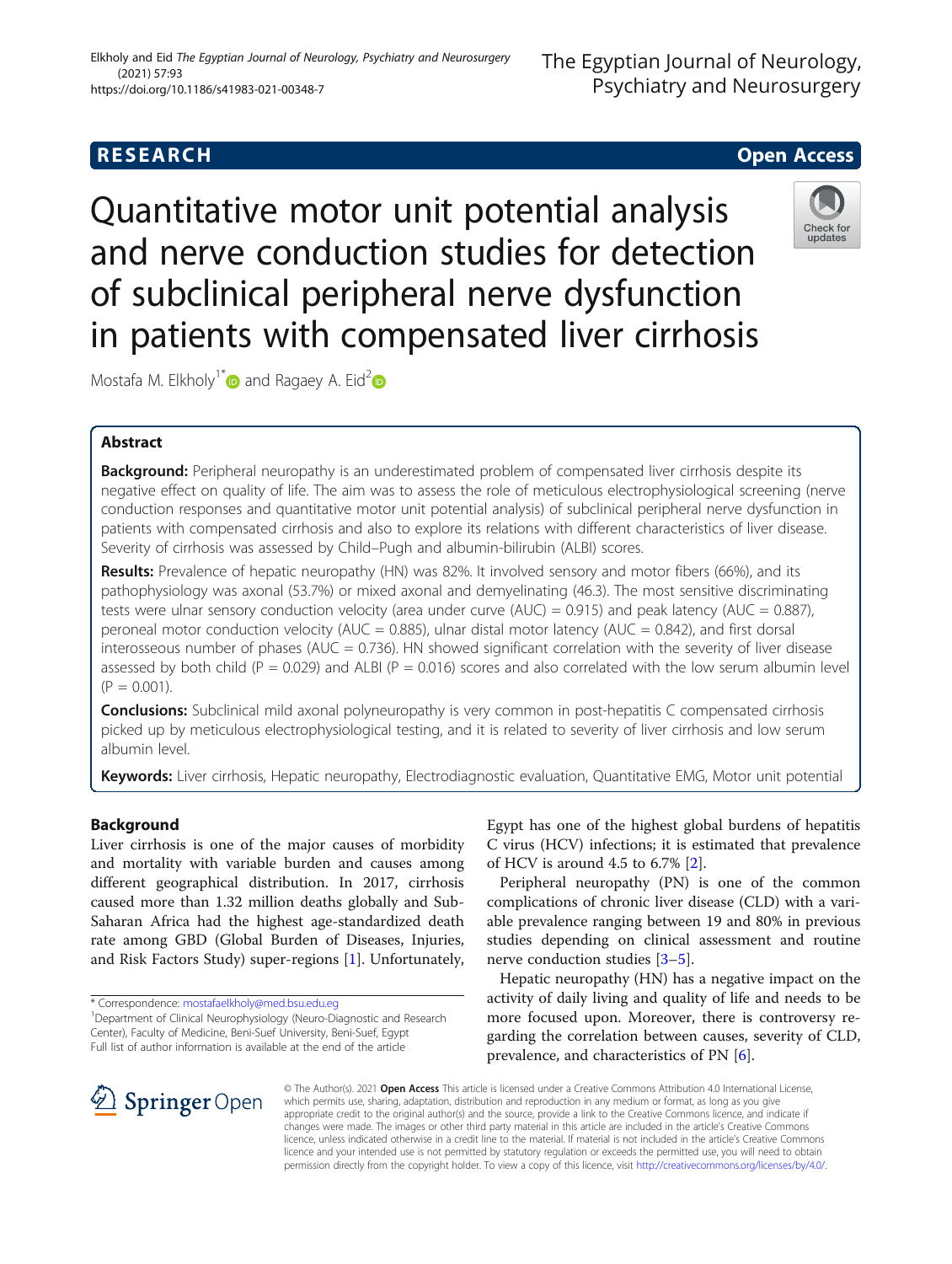Hepatic neuropathy is one of the leading causes of frailty which is widely recognized as a potent prognostic indicator of both disability and mortality in cirrhosis [[7\]](#page-9-0).

Early screening and detection of subclinical PN among these patients are important for their management and lowering its socioeconomic burden. To our knowledge, most of the previous studies addressing this aspect focused on clinical assessment and limited nerve conduction studies. Moreover, some studies lacked a control group which is very important because PN associated with CLD is more prevalent in old age.

The aim of this study is to clarify the importance of good and meticulous electrophysiological screening for early detection of peripheral nerve dysfunction in a sample of patients with compensated liver cirrhosis using objective quantitative motor unit potential (MUP) analysis and nerve conduction studies. Moreover, we aim to explore any significant correlation between characteristics of liver cirrhosis and hepatic neuropathy.

## **Methods**

## Participants

This cross-sectional case-control study was conducted on 90 individuals divided into two groups (patients and control) in Beni-Suef University hospitals during the period from October 2020 till February 2021. The study protocol was approved from the local ethical committee of faculty of Medicine, Beni-Suef University and an informed written consent was obtained from all participants before enrollment in the study.

The patient group included 50 patients diagnosed with post-hepatitis C liver cirrhosis based on clinical assessment, biochemical liver profile, and abdominal ultrasonography. They were recruited from the hepatology outpatient clinic or those attending the GIT Endoscopy unit to screen for varices in Beni-Suef University hospitals. All patients were previously treated from HCV by sofosbuvir-based regimens offered by The Egyptian national viral hepatitis treatment program and all of them achieved sustained virological response.

All cirrhotic patients were compensated based on Child–Pugh score: (Patients with preserved liver functions without ascites or clinical hepatic encephalopathy) [[8\]](#page-9-0).

Patients with other identified causes of peripheral neuropathy (diabetes, uremia, thyroid disorders, alcoholism, autoimmune disease, neurodegenerative disorders, paraneoplastic syndromes, cryoglobulinemic vasculitis, or neurotoxic drug intake) were excluded from the study. Patients with decompensated cirrhosis (Child– Pugh score C) were also excluded.

The control group included 40 healthy volunteers age and sex matched with the selected patients.

## Methods

Patients were subjected to the following:

- (1) Clinical assessment through full history taking, complete general and abdominal examination with particular emphasis on the stigmata of chronic liver disease and signs of vasculitis.
- (2) Laboratory evaluation: CBC, ESR, urine analysis, liver function tests, kidney function tests, hepatitis markers, thyroid profile, serum electrolytes, alphafetoprotein (AFP), and PCR for HCV RNA. Based on the clinical as well as laboratory parameters, Child–Pugh score and albumin-bilirubin (ALBI) score were calculated [[9](#page-9-0)].
- (3) Abdominal ultrasonography: to confirm the presence of cirrhosis. Characteristic findings were the nodular liver surface, round edge, parenchymal nodularity. Detection of splenomegaly, ascites, and portosystemic collaterals was also possible. Doppler US was done for the hepatic and portal veins, hepatic artery, and intra-abdominal portosystemic collaterals [[10](#page-9-0)].
- (4) Neurological assessment: we used neuropathy symptom and change (NSC) score to test and grade the presence of PN. NSC score consists of questions regarding the type of pain or slight illness, location and time of symptoms, arousal from the sleep and maneuvers that relieved symptoms. An NSC of 3–4 points were considered a mild neuropathy symptom, 5–6 points as medium neuropathy symptom, and 7–9 points as severe neuropathy symptom [[11](#page-9-0)].
- (5) Electrophysiological assessment: All study participants were evaluated by electrodiagnostic studies that were carried out in the Clinical Neurophysiology department in Beni-Suef University hospitals using Nihon Kohden Electromyography machine (Neuropack X1, EMG/ EP MEB-2300, Japan). All electrodiagnostic studies were performed by the same investigator with an acceptable experience (more than 10 years in performing nerve conduction and EMG tests).

## (a) Nerve conduction studies (NCS)

These studies were performed using surface recording and stimulating electrodes according to the standard electrode positions and distances mentioned in Preston and Shapiro [[12\]](#page-9-0), and with room temperature kept at (28–33 °C) and ensuring well-defined and artifact-free responses. Filter settings were as follows: (10 Hz–5 kHz for motor studies, 20 Hz–2 kHz for sensory studies).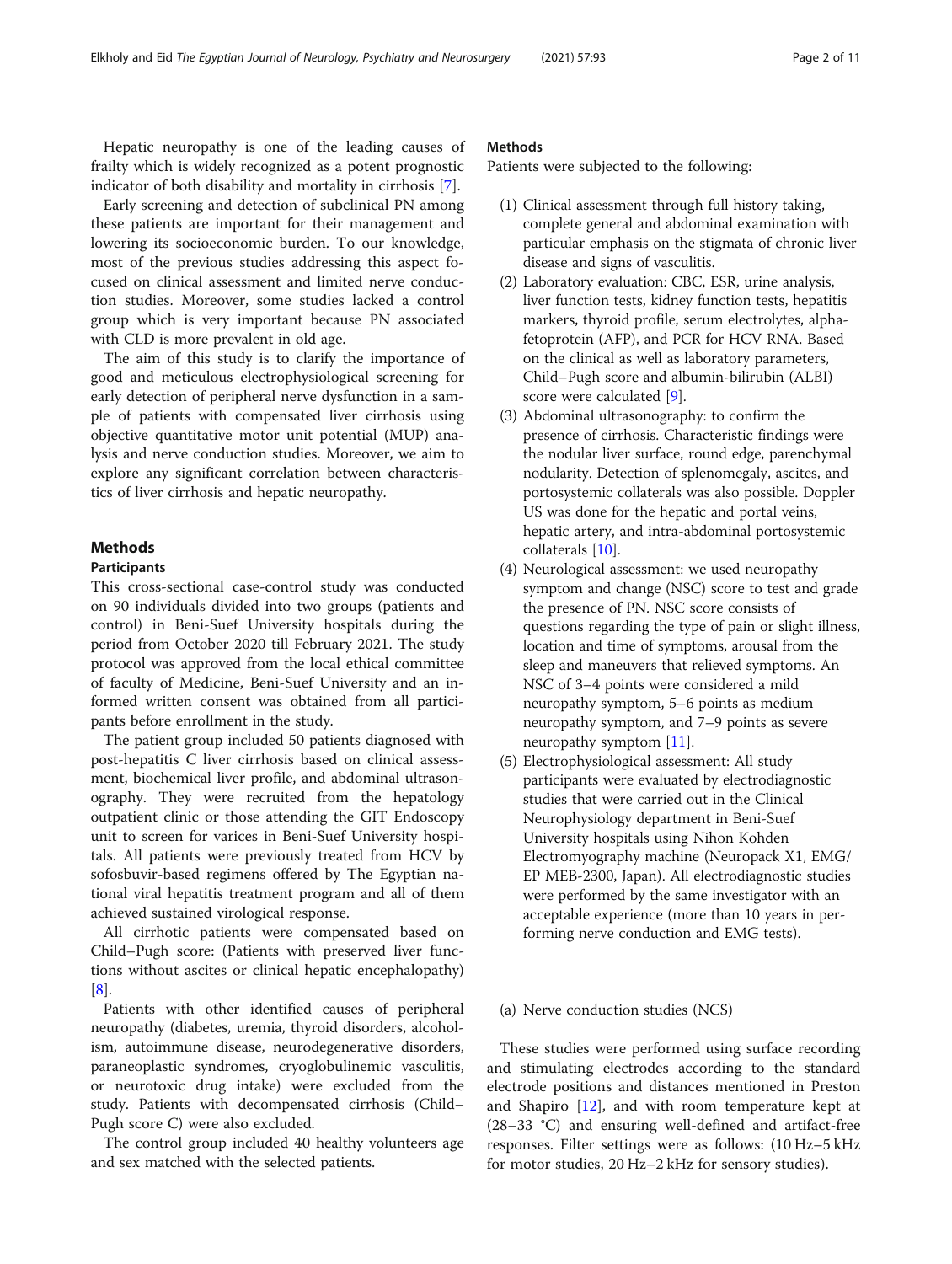The studied nerves were bilateral ulnar and right median nerves (sensory and motor responses) in upper limbs and bilateral common peroneal, right posterior tibial (motor responses), right superficial peroneal, and left sural nerves (sensory responses) in lower limbs.

The measured parameters were distal motor latency, negative peak duration, onset to peak compound muscle action potential amplitude and conduction velocity for motor responses, peak latency, onset to peak sensory nerve action potential amplitude, and conduction velocity for sensory responses

(b) Quantitative electromyography (EMG) and motor unit potential (MUP) analysis

We used the disposable concentric EMG needle electrodes (0.45 mm diameter, 45 mm length, Nihon Kohden). Filter settings were 2 Hz–10 kHz.

MUP selection parameters were as follows: (rise time: 50 μV for turns; 15 μV for phase level/ MUP onset and end point: slope 30 μv/ms; level 100 μV/ match threshold 94%).

The muscles selected for analysis were left extensor hallucis longus in lower limb and right first dorsal interosseous in upper limb because these are among the most distal extremity muscles common to be affected early in distal polyneuropathy.

We selected a sample of 20 motor unit action potentials (MUAP) from each muscle at the mild to moderate activation level through 3–4 insertion sites.

The evaluated parameters were the amplitude, duration, area, number of phases and turns, muscle thickness (area/amplitude in mV), and size index  $[2 \times \log 10$ (amplitude in mV) + area/amplitude in mV] averaged across the selected 20 MUPs for each muscle [[13\]](#page-9-0).

(6) Evaluation of peripheral nerve dysfunction: We proposed electrodiagnostic criteria to specify the presence of polyneuropathy if three or more of the measured parameters were abnormally exceeding the upper or lower limits of normality measured as mean  $\pm$  2SD of the age-matched control group. To assess the severity of electrodiagnostic affection, the following "neuropathy electrodiagnostic severity score" (NESS) was proposed (Table 1).

(7) Data management and statistical analysis: Data were analyzed using SPSS (statistical package for the social science software) Version 25.0. Quantitative variables were expressed by mean, standard deviation, and 95% confidence interval or by median and interquartile range (IQR) (as appropriate) and were compared using independent t test or Mann-Whitney U test (as appropriate). Qualitative variables were expressed by number and percent and were compared by chi-square test. Pearson correlation was used to correlate two continuous variables; otherwise, Spearman correlation was used. Diagnostic and accuracy testes were computed using MedCalc version (14.8.1). In all tests, p value was considered significant if less than 0.05.

## Results

## Demographic, clinical characteristics, and laboratory findings of the participants

The patient group included 50 patients with chronic liver disease (35 males) and the mean age was  $60.2 \pm 8.7$ years. The control group included 40 participants matched with the patients in age and sex distribution (P  $= 0.869$  and 0.115 respectively).

In all patients, liver cirrhosis was secondary to chronic hepatitis C and all of them were compensated. None of the patients had muscle swelling or wasting, lower limb edema, or ascites. Their clinical characteristics and comorbidity are demonstrated in Table [2](#page-3-0) and laboratory findings in Supplemental Table [1.](#page-8-0)

## Nerve conduction findings

There was a statistically significant difference between the study groups in motor responses (ulnar nerve distal latency, forearm conduction velocity, and common peroneal conduction velocity) and sensory responses (ulnar SNAP latency, amplitude and conduction velocity, median and sural SNAP amplitudes) (Table [3](#page-4-0)).

Twenty-one patients showed absent superficial peroneal sensory responses and fourteen patients showed absent sural sensory responses. On the contrary only one individual of the control group showed absent superficial peroneal response and another three showed absent sural responses.

**Table 1** Neuropathy electrodiagnostic severity score (NESS)

| Score | Number of abnormal values* | Degree of abnormality        |
|-------|----------------------------|------------------------------|
| 0     |                            |                              |
|       | $3 - 5$                    | Not exceeding 90% of ULN/LLN |
| 2     | $6 - 8$                    | 70-90% of ULN/LLN            |
| 3     | > 8                        | Exceeding 70% of ULN/LLN     |

ULN, upper limit of normal; LLN, lower limit of normal

Scores: 2–3: mild; 4–5: moderate; 6: severe

\*Absent sensory response is equivalent to 2 abnormal values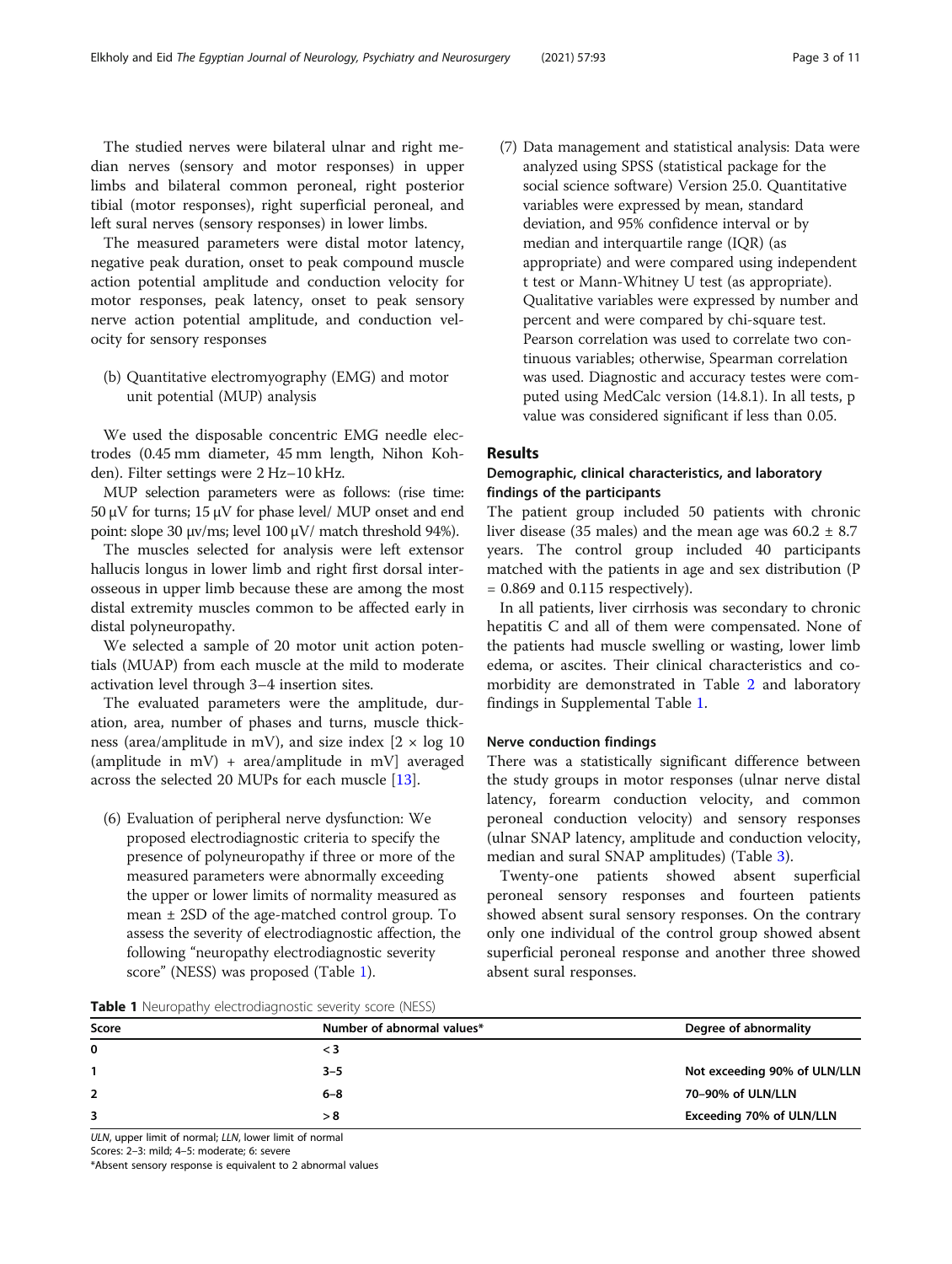|                  |          | Patients (n = 50) |            |
|------------------|----------|-------------------|------------|
|                  |          | Frequency         | Percentage |
| Child score      | A        | 46                | 92%        |
|                  | B        | 4                 | 8%         |
|                  | C        | 0                 | 0%         |
| ALBI grade       | 1        | 24                | 48%        |
|                  | 2        | 24                | 48%        |
|                  | 3        | $\overline{2}$    | 4%         |
| <b>NSC Scale</b> | No pain  | 21                | 42%        |
|                  | Mild     | 16                | 32%        |
|                  | Moderate | 10                | 20%        |
|                  | Severe   | 3                 | 6%         |
| <b>Smoking</b>   | Yes      | 16                | 32%        |
|                  | No.      | 34                | 68%        |
| Hypertension     | Yes      | 13                | 26%        |
|                  | No       | 37                | 74%        |

<span id="page-3-0"></span>Table 2 Clinical characteristics of the patients

ALBI, albumin-bilirubin; NSC, neuropathy symptom and change

There were reported focal demyelinating median neuropathy at the wrist (carpal tunnel syndrome) in 6 patients (1 mild, 3 moderate, and 3 severe) and in 7 individuals of the control group, and all these values were excluded from analysis of nerve conduction findings. Another individual in the control group showed electrophysiological findings of significant L4/5 root affection and his common peroneal nerve conduction findings were also excluded from analysis. Two patients showed severely affected right common peroneal motor responses and gave history of old ankle fracture and their values were excluded from analysis.

## Quantitative MUP analysis findings

There was a statistically significant difference between the study groups in duration, number of phases and turns of both tested muscles (FDI and EHL), and muscle thickness index of EHL muscle (Table [4\)](#page-5-0).

## Prevalence of peripheral neuropathy in the cirrhotic patients

To accomplish this issue, the healthy controls were divided into two equal age subgroups (the first was 60 years or less and the second group was more than 60 years) and then the upper and lower limits of normal cutoff values were measured using mean  $\pm$  2SD for each of the recorded electrophysiological (NCS and QEMG) parameters.

By individual comparing the patients to the agespecific cutoff values, the prevalence of hepatic neuropathy was 82% (HN was defined if there was more than two abnormal EDX parameters) and their electrodiagnostic severity was assessed by the proposed "neuropathy electrodiagnostic severity score" (NESS) (Fig. [1](#page-5-0)).

Analysis of the HN patients showed that most of them had affected both motor and sensory fibers (65.9%) and its pathophysiology was either pure axonal degeneration (53.7%) or mixed axonal and demyelination (46.3%).

## Diagnostic accuracy of QEMG and NCS

By using the same defining criteria of HN (more than two abnormal parameters) and comparing the two electrodiagnostic techniques, the sensitivity of QEMG was 62.1 compared to NCS. The prevalence of HN in the patient group using NCS alone, QEMG, or combining both methods were 58%, 48%, and 82% respectively (Supplemental Tables [2](#page-8-0) and [3](#page-8-0)).

We selected a set of the most sensitive electrodiagnostic parameters to compare their diagnostic accuracy using ROC curve analysis. The most sensitive EDX parameters to detect HN were ulnar sensory conduction velocity, ulnar sensory distal latency, common peroneal motor conduction velocity, and ulnar distal motor latency respectively (Table [5\)](#page-6-0).

## Correlation between the clinical characteristics and electrodiagnostic findings of the patients:

There was a statistically significant direct relation between age, child score, and severity of HN. Albumin level and ALBI score showed a statistically significant inverse relation with severity of HN and nerve conduction findings (Table [6](#page-7-0)). Moreover, smoking had a significant relation with incidence of HN ( $P = 0.023$ ).

## Correlation between nerve conduction and QMUP analysis findings

There was a statistically significant direct relation between the ulnar distal motor latency, FDI duration, number of phases and EHL duration (Supplemental Table [4\)](#page-8-0).

## **Discussion**

This study hypothesized that patients with liver cirrhosis are at increased risk of developing peripheral neuropathy, so we aimed to highlight the importance of good screening and early detection of subclinical polyneuropathy in patients with compensated cirrhosis and to explore any significant association between characteristics of liver cirrhosis and peripheral nerve dysfunction.

All patients in our study were post-hepatitis C being the most common cause of liver cirrhosis in Egypt. Moreover, most of them had mild liver cirrhosis based on Child–Pugh classification (92% were Child-A). We excluded patients with decompensated cirrhosis due to their frailty and disability caused by chronic malnutrition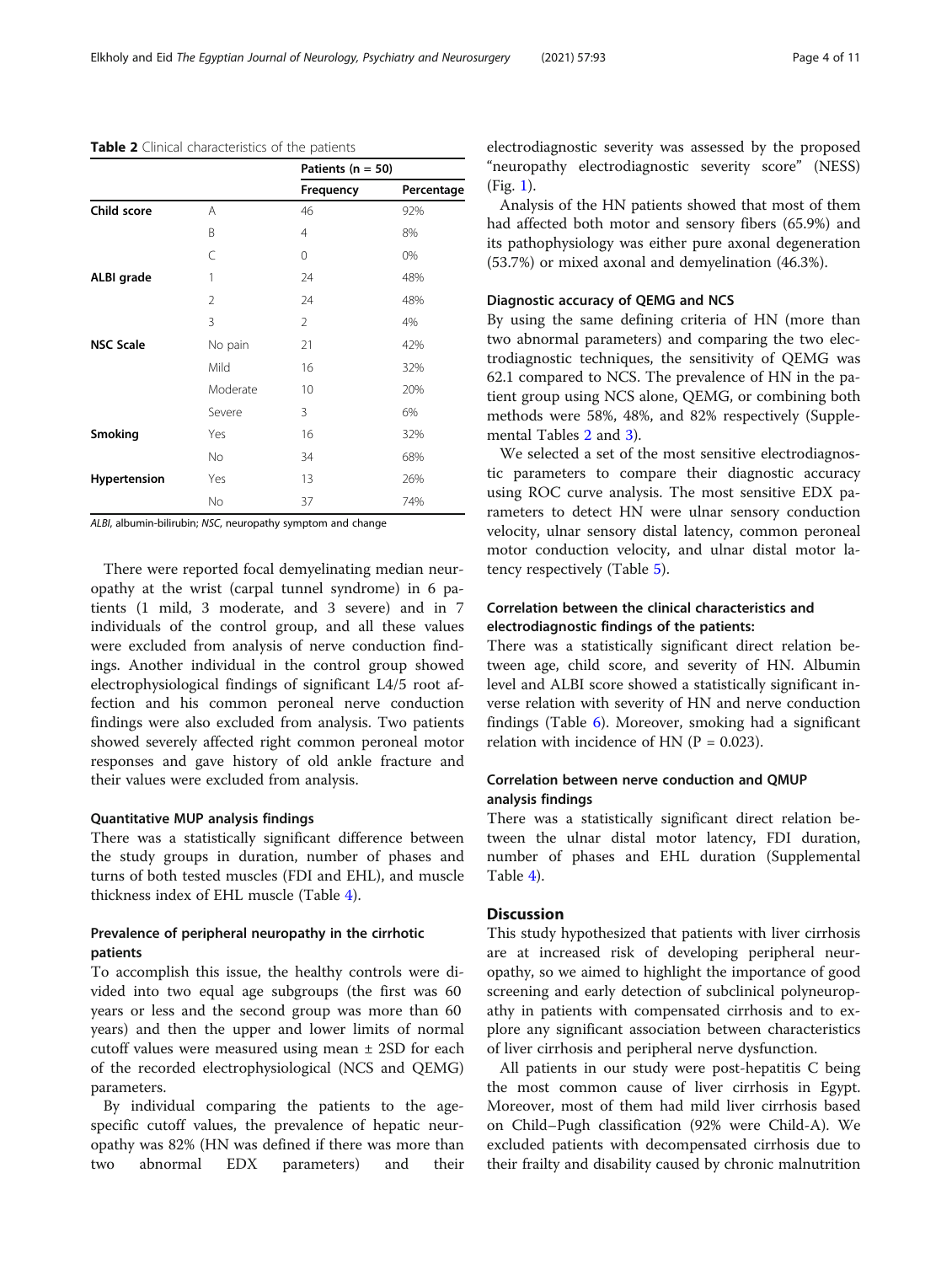## <span id="page-4-0"></span>Table 3 Significant differences of nerve conduction findings between the two groups

| $\bullet$ biginneame annonches on $\cdot$<br>Parameter | condector<br>Group     | Mean | SD             | gs secreen are and groups.<br>Median | IQR  | 95% CI for mean | P value   | 95% CI for difference |
|--------------------------------------------------------|------------------------|------|----------------|--------------------------------------|------|-----------------|-----------|-----------------------|
| Right ulnar motor latency (ms)                         | Patients<br>$(n = 50)$ | 3.4  | 0.45           | 3.3                                  | 0.5  | 3.24/<br>3.49   | $0.0338*$ | 0.02/0.48             |
|                                                        | Controls<br>$(n = 40)$ | 3.1  | 0.37           | 3.2                                  | 0.5  | 2.94/<br>3.29   |           |                       |
| Left ulnar motor latency (ms)                          | Patients<br>$(n = 50)$ | 3.1  | 0.41           | 3.15                                 | 0.4  | 3.03/<br>3.26   | $0.035*$  | 0.02/0.43             |
|                                                        | Controls<br>$(n = 40)$ | 2.9  | 0.35           | 2.85                                 | 0.6  | 2.76/<br>3.09   |           |                       |
| Left ulnar motor velocity<br>(m/s)                     | Patients<br>$(n = 50)$ | 56.9 | 7.1            | 56.1                                 | 8.5  | 54.96/<br>59    | $0.011*$  | $-8.59/- 1.13$        |
|                                                        | Controls<br>$(n = 40)$ | 61.8 | 6.9            | 61.2                                 | 13.5 | 58.57/<br>65.11 |           |                       |
| Right peroneal motor velocity (m/s)                    | Patients<br>$(n = 48)$ | 45.3 | 4.8            | 46.6                                 | 6.2  | 45.56/<br>48.42 | $0.019*$  | $-5.39/- 0.49$        |
|                                                        | Controls<br>$(n = 40)$ | 48.2 | $\overline{4}$ | 48.6                                 | 8    | 46.61/<br>50.39 |           |                       |
| Left peroneal motor velocity (m/s)                     | Patients<br>$(n = 50)$ | 44.7 | 5.6            | 45.6                                 | 6    | 44.47/<br>47.76 | $0.043*$  | $-5.55/- 0.09$        |
|                                                        | Controls<br>$(n = 39)$ | 47.5 | 3.4            | 49.6                                 | 7    | 45.69/<br>49.44 |           |                       |
| Right median sensory amplitude (µV)                    | Patients<br>$(n = 44)$ | 21.1 | 9.9            | 19.4                                 | 13.4 | 18.05/<br>24.05 | $0.011*$  | $-15.51/- 2.1$        |
|                                                        | Controls<br>$(n = 33)$ | 29.8 | 11.7           | 25.5                                 | 18.4 | 22.41/<br>37.31 |           |                       |
| Right ulnar sensory velocity (m/s)                     | Patients<br>$(n = 50)$ | 46.9 | 5.5            | 47                                   | 8.5  | 45.34/<br>48.56 | $0.016*$  | $-6.39/- 0.68$        |
|                                                        | Controls<br>$(n = 40)$ | 50.5 | 4.9            | 49.5                                 | 5.5  | 48.19/<br>52.79 |           |                       |
| Right ulnar sensory amplitude (µV)                     | Patients<br>$(n = 50)$ | 18.1 | 10.5           | 15.25                                | 11.3 | 15.04/<br>21.17 | $0.030*$  |                       |
|                                                        | Controls<br>$(n = 40)$ | 23.5 | 10.3           | 20.45                                | 16.8 | 18.69/<br>28.34 |           |                       |
| Left ulnar sensory latency (ms)                        | Patients<br>$(n = 50)$ | 3.03 | 0.34           | 3                                    | 0.4  | 2.93/<br>3.12   | $0.026*$  | 0.02/0.35             |
|                                                        | Controls<br>$(n = 40)$ | 2.8  | 0.22           | 2.8                                  | 0.3  | 2.74/<br>2.94   |           |                       |
| Left ulnar sensory velocity (m/s)                      | Patients<br>$(n = 50)$ | 47.1 | 5.98           | 47                                   | 7.5  | 45.36/<br>48.76 | $0.013*$  | $-6.57/- 0.81$        |
|                                                        | Controls<br>$(n = 40)$ | 50.7 | 3.79           | 50.5                                 | 5.5  | 48.97/<br>52.53 |           |                       |
| Left ulnar sensory amplitude (µV)                      | Patients<br>$(n = 50)$ | 20.8 | 12.41          | $20\,$                               | 14.4 | 17.31/<br>24.37 | $0.038*$  |                       |
|                                                        | Controls<br>$(n = 40)$ | 25.3 | 8.67           | 24.2                                 | 12.3 | 21.21/<br>29.33 |           |                       |
| Left sural sensory amplitude (µV)                      | Patients<br>$(n = 36)$ | 9.8  | 4.21           | 9.3                                  | 4    | 8.39/<br>11.24  | $0.016*$  |                       |
|                                                        | Controls<br>$(n = 37)$ | 13.6 | 6.22           | 11.8                                 | 8.5  | 10.4/<br>16.8   |           |                       |

SD, standard deviation; IQR, interquartile ratio; CI, confidence interval

\*Significant P value < 0.05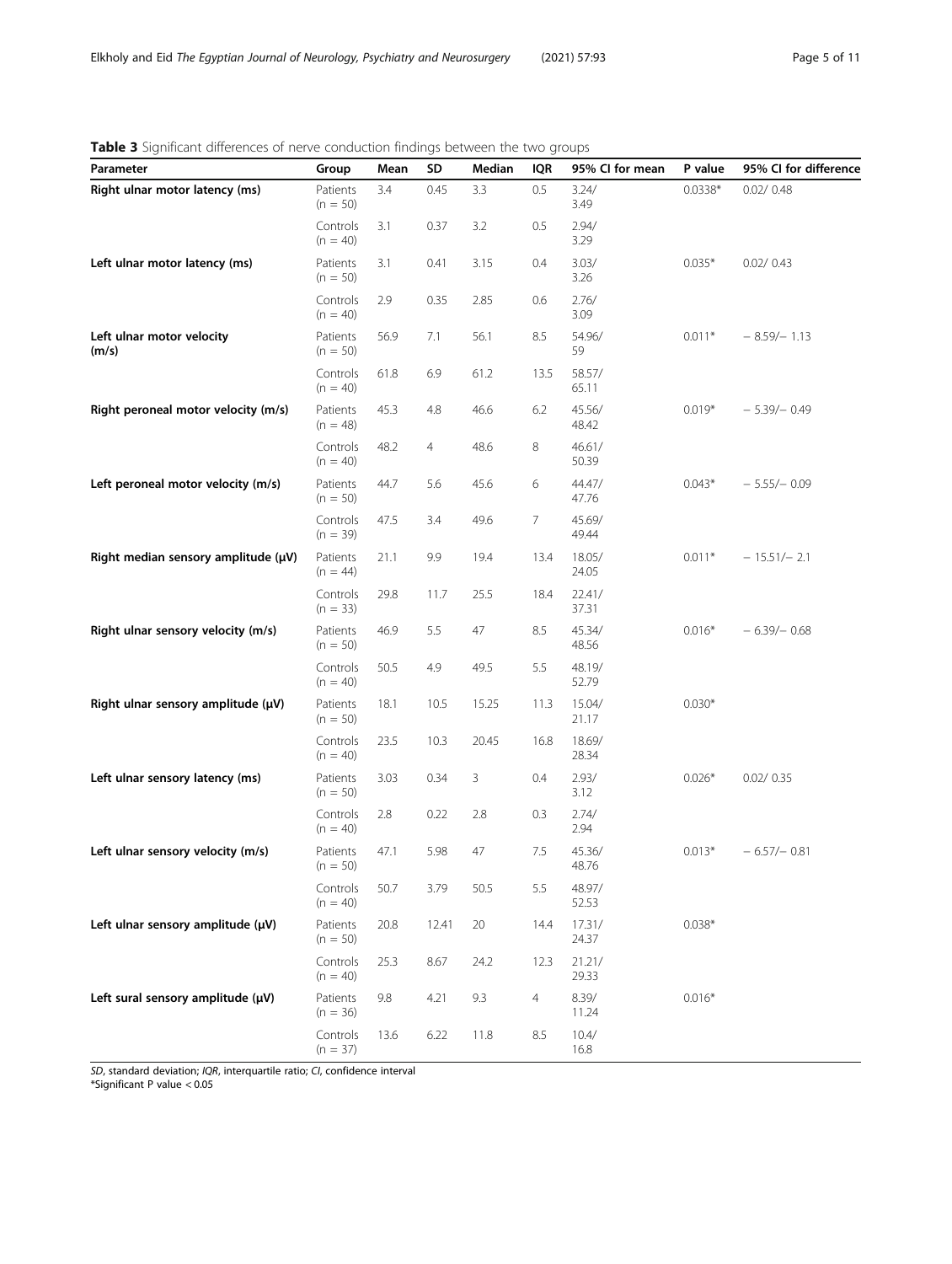| Parameter                         | Group                  | Mean  | SD    | Median | <b>IQR</b> | 95% CI for mean | P value  | 95% CI for difference |
|-----------------------------------|------------------------|-------|-------|--------|------------|-----------------|----------|-----------------------|
| <b>Right FDI Duration (ms)</b>    | Patients<br>$(n = 50)$ | 10.19 | 1.35  | 10.2   | 1.6        | 9.8/<br>10.58   | $0.000*$ | 1.02/2.42             |
|                                   | Controls<br>$(n = 40)$ | 8.47  | 1.24  | 8.6    | 2.4        | 7.89/<br>9.05   |          |                       |
| <b>Right FDI number of Phases</b> | Patients<br>$(n = 50)$ | 3.56  | 0.57  | 3.4    | 0.8        | 3.39/<br>3.724  | $0.001*$ |                       |
|                                   | Controls<br>$(n = 40)$ | 3.09  | 0.33  | 3.1    | 0.4        | 2.94/<br>3.24   |          |                       |
| <b>Right FDI number of Turns</b>  | Patients<br>$(n = 50)$ | 3.13  | 0.71  | 3      | 0.99       | 2.93/<br>3.34   | $0.004*$ |                       |
|                                   | Controls<br>$(n = 40)$ | 2.65  | 0.4   | 2.6    | 0.68       | 2.47/<br>2.84   |          |                       |
| Left EHL Duration (ms)            | Patients<br>$(n = 50)$ | 11.53 | 1.53  | 11.7   | 1.7        | 11.09/<br>11.97 | $0.000*$ | 0.82 / 2.45           |
|                                   | Controls<br>$(n = 39)$ | 9.89  | 1.48  | 10.1   | 2.3        | 9.18/<br>10.61  |          |                       |
| Left EHL number of Phases         | Patients<br>$(n = 50)$ | 3.91  | 0.475 | 3.8    | 0.6        | 3.773/<br>4.043 | $0.014*$ | 0.06/0.53             |
|                                   | Controls<br>$(n = 39)$ | 3.61  | 0.31  | 3.5    | 0.5        | 3.46/<br>3.76   |          |                       |
| Left EHL number of Turns          | Patients<br>$(n = 50)$ | 3.76  | 0.81  | 3.75   | 1.19       | 3.53/<br>3.99   | $0.025*$ |                       |
|                                   | Controls<br>$(n = 39)$ | 3.32  | 0.59  | 3.1    | 0.56       | 3.03/<br>3.61   |          |                       |
| <b>Left EHL Thickness</b>         | Patients<br>$(n = 50)$ | 1.4   | 0.27  | 1.39   | 0.34       | 1.32/<br>1.48   | $0.047*$ | 0.002/0.27            |
|                                   | Controls<br>$(n = 39)$ | 1.27  | 0.18  | 1.27   | 0.19       | 1.18/<br>1.35   |          |                       |

<span id="page-5-0"></span>**Table 4** Significant differences of quantitative MUP findings between the two groups

FDI, first dorsal interosseous; EHL, extensor hallucis longus; SD, standard deviation; IQR, interquartile ratio; CI, confidence interval. \* Significant P value < 0.05

and muscle wasting. To assess the neuropathy symptoms, we used a subjective questionnaire (NSC) and it revealed that 42% of the patients were asymptomatic and 52% had mild to moderate pain and paresthesia.

We conducted extensive electrophysiological assessment (sensory and motor nerve conduction studies of



four limbs and QMUP analysis of two distal muscles) and using the proposed defining criteria of HN (more than two abnormal values), the prevalence of HN in our patients was 82%. The pattern of peripheral nerve dysfunction was almost axonal degeneration (or mixed axonal and demyelinating) and involved both motor and sensory fibers and ranged from mild to moderate affection.

Most previous studies showed a mixed pattern of peripheral nerve involvement (axonal and demyelinating, sen-sorimotor affection) in agreement with our findings [\[4](#page-9-0), [6](#page-9-0), [14](#page-9-0)]; however, other studies showed histopathologic evidence of segmental demyelination and remyelination in sural nerves of patients with hepatic neuropathy [\[15,](#page-9-0) [16](#page-9-0)].

The inter-group comparison revealed that cirrhotic patients had significantly abnormal nerve conduction finings (most commonly ulnar and peroneal distal motor latency and conduction velocity, ulnar sensory latency, amplitude, and conduction velocity, in addition to absent lower limb sensory responses in a significant proportion of the patients).

In reviewing the literature, there is a large controversy regarding the prevalence of HN (ranging from 20 to 63%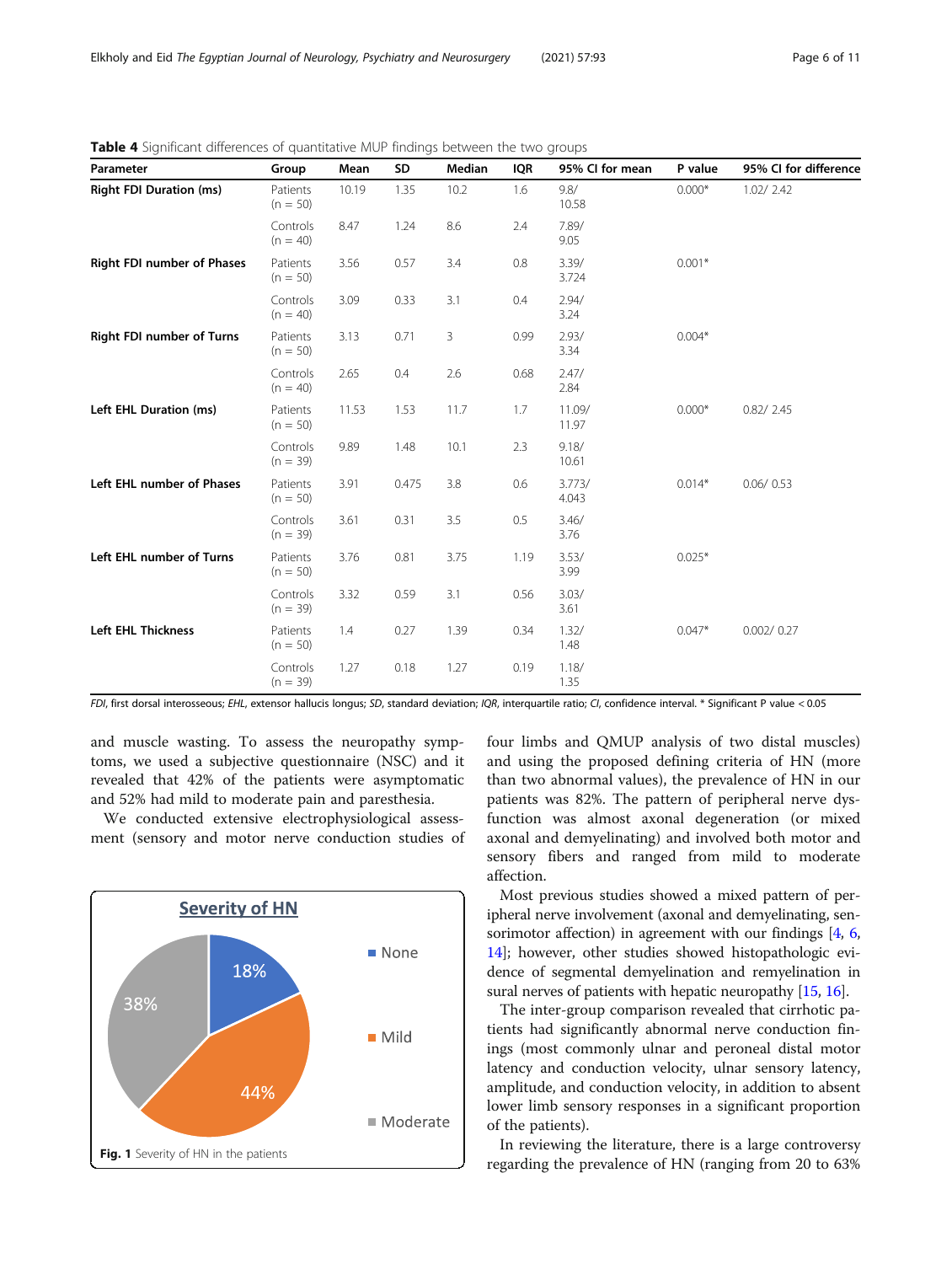<span id="page-6-0"></span>

|  | <b>Table 5</b> Diagnostic accuracy of different electrodiagnostic parameters using ROC curve analysis |
|--|-------------------------------------------------------------------------------------------------------|
|  |                                                                                                       |

| Parameter                              | <b>AUC</b> | 95% CI for AUC P value    |                   |        | Youden index J Associated criterion Sensitivity Specificity |       |      |
|----------------------------------------|------------|---------------------------|-------------------|--------|-------------------------------------------------------------|-------|------|
| Left ulnar SNAP conduction velocity    | 0.915      | 0.801/<br>0.975           | $< 0.0001*$ 0.762 |        | $\leq 47.8$ m/sc                                            | 76.19 | 100  |
| Left ulnar SNAP peak latency           | 0.887      | 0.765/<br>0.959           | $< 0.0001*$ 0.607 |        | $>$ 2.8 ms                                                  | 85.71 | 75   |
| Left peroneal CMAP conduction velocity | 0.885      | 0.764/<br>0.958           | $< 0.0001*$ 0.732 |        | $\leq 48.3$ m/s                                             | 85.71 | 87.5 |
| <b>Right ulnar CMAP latency</b>        | 0.842      | 0.712/<br>0.930           | $< 0.0001*$ 0.613 |        | $>$ 3.1 ms                                                  | 73.81 | 87.5 |
| Right FDI number of phases             |            | $0.736$ $0.591/$<br>0.852 | $0.0057*$         | 0.439  | > 3.7                                                       | 43.9  | 100  |
| <b>Right FDI duration</b>              | 0.733      | 0.588/<br>0.849           | $0.0375*$         | 0.509  | $>10$ ms                                                    | 63.41 | 87.5 |
| Left EHL number of turns               |            | $0.732$ $0.586/$<br>0.848 | $0.0025*$         | 0.494  | > 3.65                                                      | 61.9  | 87.5 |
| Left ulnar CMAP conduction velocity    | 0.726      | 0.582/<br>0.843           | 0.0704            | 0.554  | $\leq 65.2$ m/s                                             | 92.86 | 62.5 |
| <b>Left EHL duration</b>               |            | 0.724 0.578/<br>0.842     | $0.016*$          | 0.375  | $> 11.8$ ms                                                 | 50    | 87.5 |
| Left ulnar SNAP amplitude              |            | $0.719$ $0.574/$<br>0.837 | 0.0826            | 0.5833 | $\leq 24.9 \text{ mV}$                                      | 83.33 | 75   |
| Left EHL thickness                     | 0.693      | 0.547/<br>0.816           | $0.0144*$         | 0.4762 | >1.4286                                                     | 47.62 | 100  |
| Right FDI number of turns              |            | $0.613$ $0.463/$<br>0.749 | 0.3092            | 0.2866 | > 3                                                         | 53.66 | 75   |
| Left sural SNAP amplitude              | 0.607      | 0.431/<br>0.765           | 0.354             | 0.25   | $\leq 6.7 \mu V$                                            | 25    | 100  |
| Left EHL number of phases              | 0.563      | 0.413/<br>0.704           | 0.4371            | 0.2143 | > 4.3                                                       | 21.43 | 100  |

AUC, area under curve; CI, confidence interval; SNAP, sensory nerve action potential; CMAP, compound muscle action potential; FDI, first dorsal interosseous; EHL, extensor hallucis longus. \* Significant P value < 0.05

based on clinical findings and from 18 to 73% based on electrophysiological studies) which may be explained by the different approaches in defining the presence of neuropathy and the different spectrum of the selected cirrhotic patients due to different etiologies and disease severity [[3](#page-9-0)–[6](#page-9-0)].

The higher prevalence in our study could be attributed to the extensive approach in electrophysiological testing of sensory and motor nerves in all limbs together with the use of quantitative MUP analysis which offers a more objective way in assessment of peripheral nerve motor fibers and muscles compared to the qualitative and subjective approach of routine EMG test.

This quantitative approach is carried out through analysis of basic and derived metrics extracted from a group of selected MUPs from the tested muscles. To our knowledge, most previous studies which evaluated the hepatic-related polyneuropathy have only focused on routine nerve conduction or autonomic function testes and no one used quantitative MUPs analysis in cirrhotic patients.

In the current study, the prevalence of HN was higher when using the combined electrophysiological methods (NCS and QEMG) than using a single modality (58% and 48% respectively). This combined approach may serve for early detection of any subtle or subclinical peripheral nerve dysfunction in the compensated cirrhotic patients.

Moreover, the results of comparing different electrophysiological parameters using ROC curve analysis reported that the most sensitive parameters were (in order) ulnar sensory distal conduction velocity and peak latency, common peroneal conduction velocity and ulnar distal motor latency. These sensitive measures together with lower limb sensory responses could be used as a rapid screening tool to detect cirrhotic patients with polyneuropathy. In concordance with these results, the peroneal, ulnar, and sural nerve conduction responses were among the mostly discriminating nerves of HN in previous studies [[4\]](#page-9-0).

In our study, patient age and the severity of liver disease (assessed by both child and ALBI scores) were found to have a significant direct mild to moderate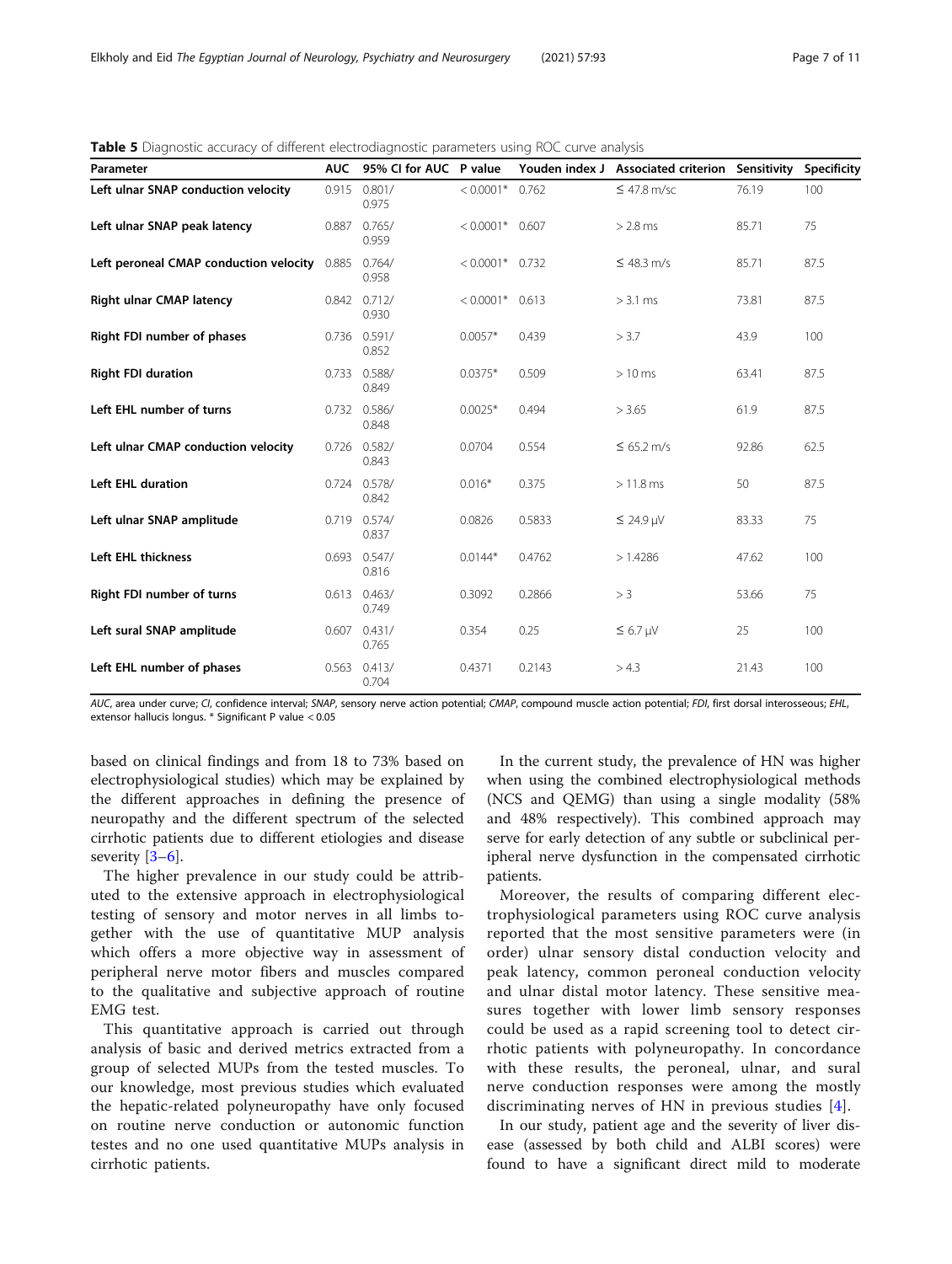<span id="page-7-0"></span>

|                   |              | <b>NESS</b> | <b>RULNML</b> | <b>LULNMC</b> | <b>LULNSL</b> | <b>LULNSC</b> | <b>LULNSA</b> | <b>LPERMC</b> | <b>RFDID</b> | <b>RFDIP</b> | <b>LEHLD</b> | <b>LEHLP</b> |
|-------------------|--------------|-------------|---------------|---------------|---------------|---------------|---------------|---------------|--------------|--------------|--------------|--------------|
| Age               | r            | $.308*$     | 0.202         | $-0.148$      | 0.225         | $-0.239$      | $-.310*$      | $-.340*$      | $-0.101$     | $.337*$      | 0.014        | $.283*$      |
|                   | P            | 0.03        | 0.160         | 0.306         | 0.116         | 0.095         | 0.029         | 0.016         | 0.488        | 0.018        | 0.921        | 0.047        |
|                   | n.           | 50          | 50            | 50            | 50            | 50            | 50            | 50            | 49           | 49           | 50           | 50           |
| Albumin           | $\mathsf{r}$ | $-.440**$   | $-.372**$     | .418**        | $-.381***$    | $.374***$     | 0.203         | $.442**$      | $-.344*$     | $-0.255$     | 0.004        | $-0.141$     |
|                   | P            | 0.001       | 0.008         | 0.002         | 0.006         | 0.007         | 0.157         | 0.001         | 0.015        | 0.077        | 0.980        | 0.328        |
|                   | n            | 50          | 50            | 50            | 50            | 50            | 50            | 50            | 49           | 49           | 50           | 50           |
| <b>Bilirubin</b>  | $\mathsf{r}$ | $-0.057$    | $-0.008$      | 0.046         | $-0.164$      | 0.249         | 0.178         | 0.058         | 0.103        | 0.013        | 0.087        | $-0.086$     |
|                   | P            | 0.693       | 0.958         | 0.750         | 0.256         | 0.081         | 0.217         | 0.690         | 0.483        | 0.929        | 0.547        | 0.553        |
|                   | n.           | 50          | 50            | 50            | 50            | 50            | 50            | 50            | 49           | 49           | 50           | 50           |
| <b>Platelets</b>  | $\mathsf{r}$ | $-.280*$    | $-0.121$      | $.343*$       | 0.041         | 0.051         | 0.245         | $.282*$       | $-0.125$     | $-0.023$     | 0.074        | $-0.101$     |
|                   | P            | 0.049       | 0.401         | 0.015         | 0.778         | 0.726         | 0.086         | 0.047         | 0.393        | 0.876        | 0.609        | 0.487        |
|                   | $\Gamma$     | 50          | 50            | 50            | 50            | 50            | 50            | 50            | 49           | 49           | 50           | 50           |
| Child score       | $\mathsf{r}$ | $.309*$     | 0.123         | $-0.177$      | 0.053         | $-0.099$      | $-0.100$      | $-.282*$      | 0.200        | 0.232        | $-0.158$     | 0.127        |
|                   | P            | 0.029       | 0.394         | 0.219         | 0.716         | 0.493         | 0.490         | 0.048         | 0.167        | 0.109        | 0.273        | 0.381        |
|                   | n            | 50          | 50            | 50            | 50            | 50            | 50            | 50            | 49           | 49           | 50           | 50           |
| <b>ALBI</b> score | $\mathsf{r}$ | $-.339*$    | $-.318*$      | $.383**$      | $-0.251$      | $.281*$       | 0.142         | $.354*$       | $-0.187$     | $-0.152$     | 0.023        | $-0.177$     |
|                   | P            | 0.016       | 0.024         | 0.006         | 0.079         | 0.048         | 0.325         | 0.012         | 0.198        | 0.296        | 0.874        | 0.220        |
|                   | $\mathsf{n}$ | 50          | 50            | 50            | 50            | 50            | 50            | 50            | 49           | 49           | 50           | 50           |

NESS, neuropathy electrodiagnostic severity score; RULNML, right ulnar motor latency; LULNMC, left ulnar motor conduction velocity; LULNSL, left ulnar sensory latency; LULNSC, left ulnar sensory conduction velocity; LULNSA, left ulnar sensory amplitude; LPERMC, left peroneal motor conduction velocity; RFDID, right first dorsal interosseous duration, RFDIP, right first dorsal interosseous phases; LEHLD, left extensor hallucis longus duration; LEHLP, left extensor hallucis longus phases; ALT, alanine transaminase; AST, aspartate; INR, international normalized ratio; BMI, body mass index; NSC, neuropathy symptom and change; ALBI, albuminbilirubin; r, correlation coefficient

\* Correlation is significant at the 0.05 level, \*\* Correlation is significant at the 0.01 level

correlation with the severity of HN. Moreover, a significant positive correlation was found between smoking and incidence of HN.

Similarly, Jain et al found that PN was higher in cirrhotic patients older than 60 years compared to the younger age but odds ratio for age was not statistically significant [\[6](#page-9-0)]. Moreover, Santoro et al. found in their large multi-center study a significant correlation between the old age and prevalence of PN in HCV population [[17\]](#page-9-0). In a large screening study by Beghi et al., the prevalence of PN among healthy elderly people with no recognized risk factors was 1.6% compared to 10.9% in age-matched patients with non-alcoholic liver cirrhosis [[18\]](#page-9-0).

It is well known that elderly are at more risk of peripheral nerve dysfunction due to processes of denervation that occur with normal aging at accelerated rate beyond 60 years of age, and so, it may be difficult to discriminate the effects of normal aging from pathological conditions  $[19-21]$  $[19-21]$  $[19-21]$  $[19-21]$  $[19-21]$ .

Turning now to the positive correlation between smoking and HN, a similar relation was found in another study [[6\]](#page-9-0). Moreover, Clair et al. concluded in their review a positive association between smoking and incidence of diabetic PN through its microvascular

complications and its adverse effects such as systemic inflammation, oxidative stress, endothelial dysfunction, and the resulting hypoxemia [[22](#page-9-0)].

If we moved to the relation between severity of liver cirrhosis and HN, previous studies showed contradictory results. While our finding of a positive interrelation accords with some studies [\[14](#page-9-0), [23,](#page-9-0) [24\]](#page-9-0), others showed no significant correlation [\[4](#page-9-0)–[6\]](#page-9-0).

It is interesting to find in this study a statistically highly significant inverse moderate correlation between the albumin level and the findings of most nerve conduction studies and FDI duration. The lower the albumin level, the more abnormal electrodiagnostic values. Few previous studies showed a similar relation between low serum albumin and autonomic neuropathy in cirrhotic patients [[3,](#page-9-0) [25\]](#page-9-0). Moreover, other studies showed that low serum albumin level had adverse effects on nerve conduction outcomes and was significantly associated with the severity of polyneuropathy in patients with type 2 DM [\[26,](#page-9-0) [27\]](#page-9-0).

The exact pathophysiology underlying HN is not well known; however, different mechanisms were suggested in the literature including the liver failure itself, primary causes of liver cirrhosis, or its common comorbidities.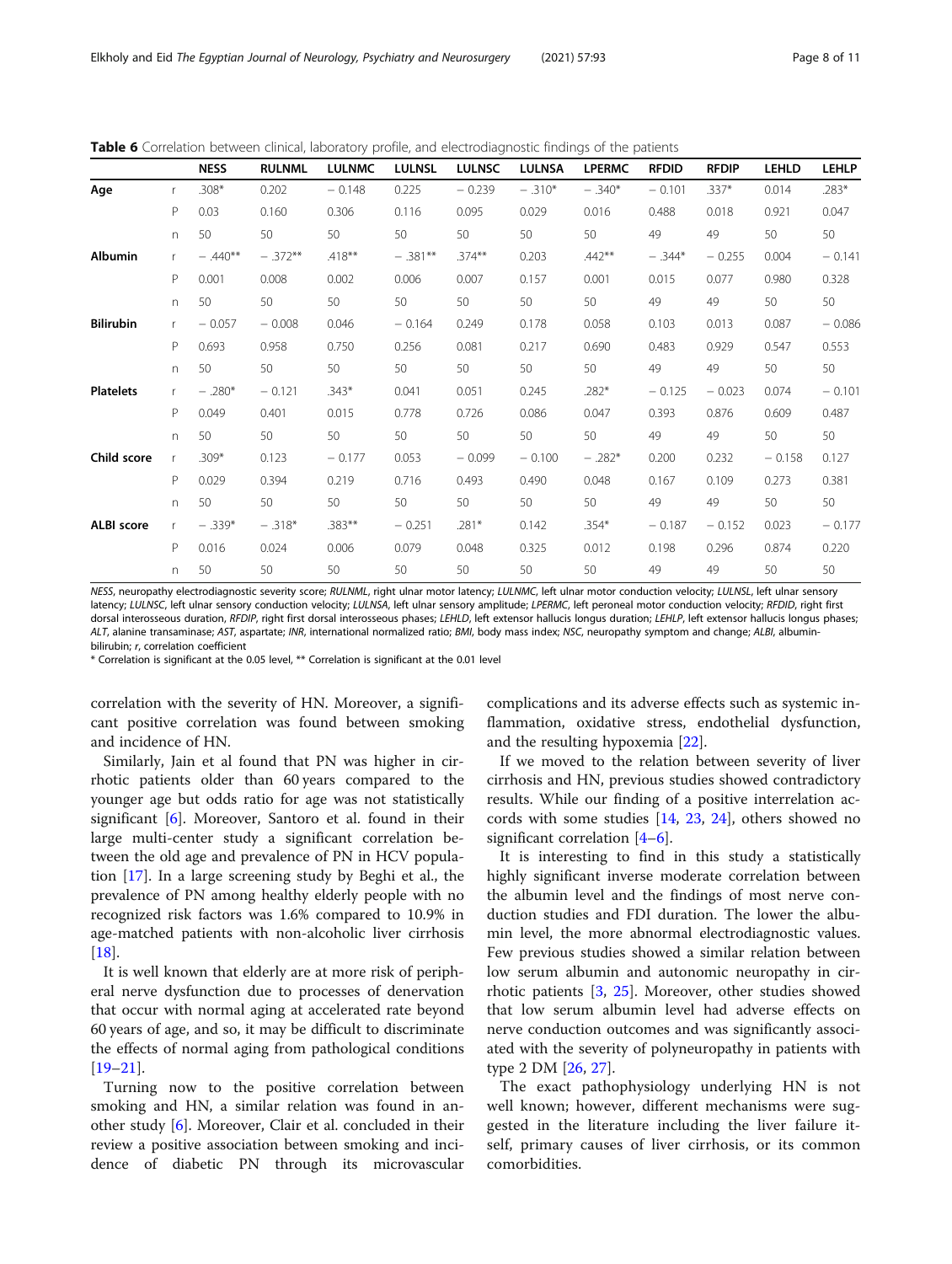<span id="page-8-0"></span>The significant correlation explored in this study between severity of liver disease, low serum albumin level, and HN increases the likelihood that the metabolic dysfunction caused by the chronic liver disease itself rather than its etiology is the primary pathogenetic factor of HN.

Hepatocellular damage leads to disordered metabolism, reduction of cellular oxidative processes, and accumulation of toxic substances. This disruption results in functional and toxic inhibition of nerve axonal membrane and a possible damage to Schwann cells [\[16](#page-9-0), [28](#page-9-0), [29\]](#page-9-0). Moreover, alteration of nitrogen metabolism and disordered insulin metabolism were suggested to have a role in the pathogenesis of HN [\[28](#page-9-0), [29](#page-9-0)].

Another early theory of portosystemic shunting was introduced by Chopra et al. [\[28\]](#page-9-0); however, this theory could be criticized by Kardel at al. who found no significant differences in cirrhotic patients who undergone portocaval shunts [\[30\]](#page-9-0).

HCV infection is another important independent risk factor for developing HN especially when associated with cryoglobulinemia [[31,](#page-9-0) [32](#page-10-0)]. All patients of our study were secondary to HCV infection, and so the confounding effect of HCV generating HN could not be explored or compared to other etiologies of CLD. Other studies had addressed this issue. For example, Chaudry et al. found that the prevalence of HN was not significantly different between cirrhotic patients caused by HCV infection and other etiologies [\[24\]](#page-9-0). On the other hand, Cocito et al. found that HN was more prevalent in HCV-related liver cirrhosis compared to other disease groups; however, they stated in their final conclusion that the primary cause of nerve damage could be the toxic and metabolic changes resulting from hepatic failure and that the association between neuropathy and HCV infection could be random [[23](#page-9-0)].

HCV-related HN was mostly explained by virustriggered immune-mediated mechanisms resulting in ischemic nerve damage through vascular and perivascular inflammation and axonal degeneration [\[33](#page-10-0), [34](#page-10-0)]. Other studies hypothesized that the nerve dysfunction results from reduced vascular perfusion due to an imbalance between potent vasoconstrictors and vasodilators leading to nerve axonal hyperexcitability [\[35](#page-10-0)–[37\]](#page-10-0).

The significant relation of low serum albumin to HN highlights its role being the most abundant circulating protein in human plasma and has significant effect on peripheral nerve function through its important antiinflammatory and antioxidative functions. Given that inflammation and oxidative stress are important pathophysiologic processes involved in microvascular and peripheral nerve dysfunction, this may explain the significant effect of hypoalbuminemia on development of HN [[38](#page-10-0)–[41](#page-10-0)].

Our study had several strengths. First, it included a homogenous group of compensated cirrhotic patients secondary to HCV infection. Second, we excluded many confounding factors regarding etiologies and comorbidities of CLD aiming to strengthen the cause-and-effect relationship between CLD and PN. Third, we compared the patient group to healthy age-matched control group to minimize the confounding effect of old age. Lastly, we conducted extensive electrophysiological assessment which included for the first time QMUP analysis in a such group of patients. On the contrary, our study lacked assessment of small fiber neuropathy using autonomic functions and quantitative sensory tests.

## Conclusions

Peripheral nerve dysfunction is a frequent complication in patients with compensated HCV-related liver cirrhosis. Hepatic-related neuropathy was almost subclinical, mild to moderate, mainly axonal and involved both sensory and motor fibers. Such HN could be picked up by meticulous electrophysiological testing and a simple highly sensitive set of nerve conduction tests could be used as screening for early detection, management, and lowering its socioeconomic burden. Finally, HN was related to the severity of liver cirrhosis and especially to the lower serum albumin level.

#### Abbreviations

AFP: Alpha-fetoprotein; ALBI: Albumin-bilirubin; ALT: Alanine transaminase; AST: Aspartate; BMI: Body mass index; CBC: Complete blood count; CLD: Chronic liver disease; DM: Diabetes mellitus; EDX: Electrodiagnostic; EHL: Extensor hallucis longus; FDI: First dorsal interosseous; GBD: Global Burden of Diseases; HCV: Hepatitis C virus; HN: Hepatic neuropathy; INR: International normalized ratio; IQR: Interquartile range; MUAP: Motor unit action potentials; NCS: Nerve conduction studies; NESS: Neuropathy electrodiagnostic severity score; NSC: Neuropathy symptom and change; PN: Peripheral neuropathy; QEMG: Quantitative electromyography; QMUP: Quantitative motor unit potential; SNAP: Sensory nerve action potential

#### Supplementary Information

The online version contains supplementary material available at [https://doi.](https://doi.org/10.1186/s41983-021-00348-7) [org/10.1186/s41983-021-00348-7.](https://doi.org/10.1186/s41983-021-00348-7)

Additional file 1. Supplemental Table 1 Laboratory findings of the patients. Supplemental Table 2: Sensitivity of QEMG compared to NCS in detecting HN. Supplemental Table 3: Diagnostic accuracy of QMG compared to NCS in detecting HN. Supplemental Table 4: Correlation between different electrodiagnostic findings (NCS and QEMG).

#### Acknowledgements

Not applicable

#### Authors' contributions

Eid R. recruited the patients, collected, and revised the clinical data. Elkholy M. collected and analyzed the electrophysiological data, performed statistical analysis, and drafted the manuscript. Both authors shared in the idea and design of research, read, and approved the final manuscript.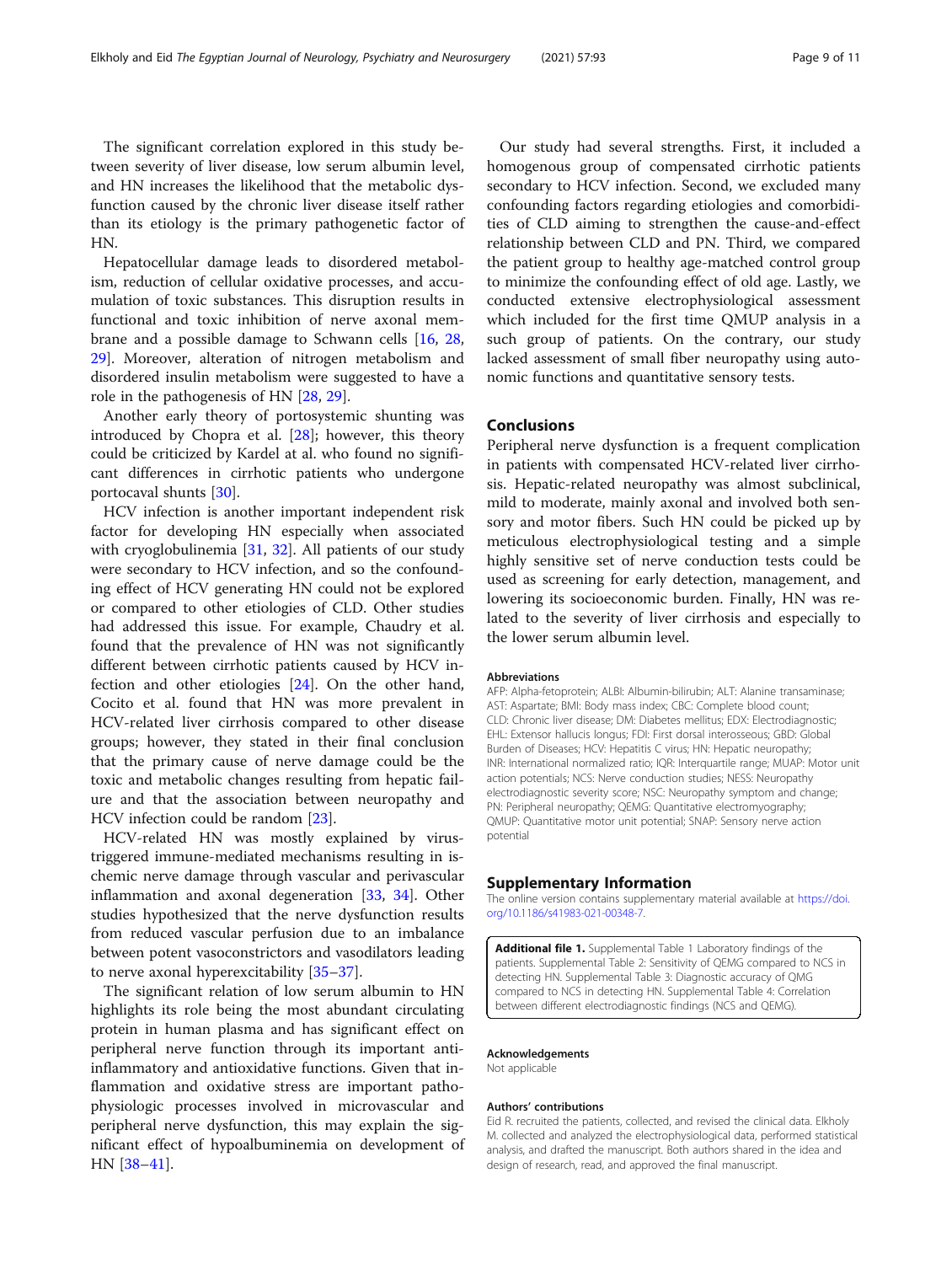#### <span id="page-9-0"></span>Funding

This research did not receive any specific grant from funding agencies in the public, commercial, or not-for-profit sectors.

## Availability of data and materials

The datasets used and/or analyzed during the current study are available from the corresponding author on reasonable request.

## **Declarations**

## Ethics approval and consent to participate

The study protocol was approved from the local ethical committee of faculty of Medicine, Beni-Suef University (Approval number: FMBSUREC/03112020) and in accordance with the principles of Helsinki Declaration and an informed written consent was obtained from all participants before enrollment in the study.

#### Consent for publication

Not applicable

#### Competing interests

The authors declare that they have no competing interests.

#### Author details

<sup>1</sup>Department of Clinical Neurophysiology (Neuro-Diagnostic and Research Center), Faculty of Medicine, Beni-Suef University, Beni-Suef, Egypt. <sup>2</sup> Department of Tropical Medicine, Faculty of Medicine, Beni-Suef University, Beni-Suef, Egypt.

## Received: 9 April 2021 Accepted: 25 June 2021 Published online: 08 July 2021

#### References

- 1. GBD 2017 Cirrhosis Collaborators. The global, regional, and national burden of cirrhosis by cause in 195 countries and territories, 1990-2017: a systematic analysis for the Global Burden of Disease Study 2017. Lancet Gastroenterol Hepatol. 2020;5(3):245–66.
- 2. Doss W, Hermez J, Atta H, Jabbour J. Towards a hepatitis-free Egypt: is this achievable? East Mediterr Health J. 2018;24(7):609–10. [https://doi.org/10.2](https://doi.org/10.26719/2018.24.7.609) [6719/2018.24.7.609](https://doi.org/10.26719/2018.24.7.609).
- Keresztes K, Istenes I, Folhoffer A, Lakatos PL, Horvath A, Csak T, et al. Autonomic and sensory nerve dysfunction in primary biliary cirrhosis. World J Gastroenterol. 2004;10(20):3039–43. [https://doi.org/10.3748/wjg.v10.i20.303](https://doi.org/10.3748/wjg.v10.i20.3039) [9](https://doi.org/10.3748/wjg.v10.i20.3039).
- 4. Kharbanda PS, Prabhakar S, Chawla YK, Das CP, Syal P. Peripheral neuropathy in liver cirrhosis. J Gastroenterol Hepatol. 2003;18(8):922–6. <https://doi.org/10.1046/j.1440-1746.2003.03023.x>.
- 5. Abdelkader NA, Zaky DZ, Afifi H, Saad WE, Shalaby SI, Mansour MA. Neuropathies in hepatitis C-related liver cirrhosis. Indian J Gastroenterol. 2014;33(6):554–9. [https://doi.org/10.1007/s12664-014-0509-4.](https://doi.org/10.1007/s12664-014-0509-4)
- 6. Jain J, Singh R, Banait S, Verma N, Waghmare S. Magnitude of peripheral neuropathy in cirrhosis of liver patients from central rural India. Annals Ind Academy Neurol. 2014;17(4):409–107. [https://doi.org/10.4103/0972-2327.144](https://doi.org/10.4103/0972-2327.144012) [012.](https://doi.org/10.4103/0972-2327.144012)
- 7. Lai JC, Dodge JL, McCulloch CE, Covinsky KE, Singer JP. Frailty and the burden of concurrent and incident disability in patients with cirrhosis: a prospective cohort study. Hepatol Commun. 2020;4(1):126–33. [https://doi.](https://doi.org/10.1002/hep4.1444) [org/10.1002/hep4.1444](https://doi.org/10.1002/hep4.1444).
- Albers I, Hartmann H, Bircher J, Creutzfeldt W. Superiority of the Child-Pugh classification to quantitative liver function tests for assessing prognosis of liver cirrhosis. Scand J Gastroenterol. 1989;24(3):269–76. [https://doi.org/10.31](https://doi.org/10.3109/00365528909093045) [09/00365528909093045.](https://doi.org/10.3109/00365528909093045)
- 9. Sofka CM. Non-invasive evaluation of liver cirrhosis using ultrasound. Ultrasound Q. 2010;26(2):115.
- 10. Fragaki M, Sifaki-Pistolla D, Orfanoudaki E, Kouroumalis E. Comparative evaluation of ALBI, MELD, and Child-Pugh scores in prognosis of cirrhosis: is ALBI the new alternative? Ann Gastroenterol. 2019;32(6):626–32. [https://doi.](https://doi.org/10.20524/aog.2019.0417) [org/10.20524/aog.2019.0417.](https://doi.org/10.20524/aog.2019.0417)
- 11. Xiong Q, Lu B, Ye H, Wu X, Zhang T, Li Y. The diagnostic value of neuropathy symptom and change score, neuropathy impairment score and Michigan neuropathy screening instrument for diabetic peripheral

neuropathy. Eur Neurol. 2015;74(5-6):323–7. [https://doi.org/10.1159/](https://doi.org/10.1159/000441449) [000441449](https://doi.org/10.1159/000441449).

- 12. Preston DC, Shapiro BE. Electromyography and neuromuscular disorders ebook: clinical-electrophysiologic correlations (Expert Consult-Online): Elsevier Health Sciences; 2012.
- 13. Sonoo M, Stålberg E. The ability of MUP parameters to discriminate between normal and neurogenic MUPs in concentric EMG: analysis of the MUP "thickness" and the proposal of "size index". Electroencephalogr Clin Neurophysiol. 1993;89(5):291–303. [https://doi.org/10.1016/0168-5597\(93](https://doi.org/10.1016/0168-5597(93)90068-Z) [\)90068-Z.](https://doi.org/10.1016/0168-5597(93)90068-Z)
- 14. Mittal M, Singh PK, Kurrian S. Study of prevalence and pattern of peripheral neuropathy in patients with liver cirrhosis. Int J Adv Med. 2017;4(4):1041–5. <https://doi.org/10.18203/2349-3933.ijam20173228>.
- 15. Knill-Jones RP, Goodwill CJ, Dayan AD, Williams R. Peripheral neuropathy in chronic liver disease: clinical, electrodiagnostic, and nerve biopsy findings. J Neurol Neurosurg Psychiatry. 1972;35(1):22–30. [https://doi.org/10.1136/](https://doi.org/10.1136/jnnp.35.1.22) [jnnp.35.1.22](https://doi.org/10.1136/jnnp.35.1.22).
- 16. Chari VR, Katiyar BC, Rastogi BL, Bhattacharya SK. Neuropathy in hepatic disorders. A clinical, electrophysiological, and histopathological appraisal. J Neurol Sci. 1977;31(1):93–111. [https://doi.org/10.1016/0022-510X\(77\)90008-9](https://doi.org/10.1016/0022-510X(77)90008-9).
- 17. Santoro L, Manganelli F, Briani C, Giannini F, Benedetti L, Vitelli E, et al. Prevalence and characteristics of peripheral neuropathy in hepatitis C virus population. J Neurol Neurosurg Psychiatry. 2006;77(5):626–9. [https://doi.](https://doi.org/10.1136/jnnp.2005.081570) [org/10.1136/jnnp.2005.081570](https://doi.org/10.1136/jnnp.2005.081570).
- 18. Beghi E, Monticelli L, Italian General Practitioner Study Group. Chronic symmetric symptomatic polyneuropathy in the elderly: a field screening investigation of risk factors for polyneuropathy in two Italian communities. J Clin Epidemiol. 1998;51(8):697–702. [https://doi.org/10.1016/S0895-43](https://doi.org/10.1016/S0895-4356(98)00039-0) [56\(98\)00039-0.](https://doi.org/10.1016/S0895-4356(98)00039-0)
- 19. Bromberg MB. The motor unit and quantitative electromyography. Muscle Nerve. 2020;61(2):131–42. <https://doi.org/10.1002/mus.26718>.
- 20. Gilmore KJ, Morat T, Doherty TJ, Rice CL. Motor unit number estimation and neuromuscular fidelity in 3 stages of sarcopenia. Muscle Nerve. 2017;55(5): 676–84. <https://doi.org/10.1002/mus.25394>.
- 21. McNeil CJ, Doherty TJ, Stashuk DW, Rice CL. Motor unit number estimates in the tibialis anterior muscle of young, old, and very old men. Muscle Nerve. 2005;31(4):461–7. [https://doi.org/10.1002/mus.20276.](https://doi.org/10.1002/mus.20276)
- 22. Clair C, Cohen MJ, Eichler F, Selby KJ, Rigotti NA. The effect of cigarette smoking on diabetic peripheral neuropathy: a systematic review and metaanalysis. J Gen Intern Med. 2015;30(8):1193–203. [https://doi.org/10.1007/s11](https://doi.org/10.1007/s11606-015-3354-y) [606-015-3354-y](https://doi.org/10.1007/s11606-015-3354-y).
- 23. Cocito D, Maule S, Paolasso I. High prevalence of neuropathies in patients with end-stage liver disease. Acta Neurol Scand. 2010;122(1):36–40. [https://](https://doi.org/10.1111/j.1600-0404.2009.01256.x) [doi.org/10.1111/j.1600-0404.2009.01256.x.](https://doi.org/10.1111/j.1600-0404.2009.01256.x)
- 24. Chaudhry V, Corse AM, O'Brian R, Cornblath DR, Klein AS, Thuluvath PJ. Autonomic and peripheral (sensorimotor) neuropathy in chronic liver disease: a clinical and electrophysiologic study. Hepatology. 1999;29(6): 1698–703. [https://doi.org/10.1002/hep.510290630.](https://doi.org/10.1002/hep.510290630)
- 25. Hendrickse MT, Thuluvath PJ, Triger DR. Natural history of autonomic neuropathy in chronic liver disease. Lancet. 1992;339(8807):1462–4. [https://](https://doi.org/10.1016/0140-6736(92)92042-E) [doi.org/10.1016/0140-6736\(92\)92042-E.](https://doi.org/10.1016/0140-6736(92)92042-E)
- 26. Li L, Liu B, Lu J, Jiang L, Zhang Y, Shen Y, et al. Serum albumin is associated with peripheral nerve function in patients with type 2 diabetes. Endocrine. 2015;50(2):397–404. <https://doi.org/10.1007/s12020-015-0588-8>.
- 27. Iwasaki T, Togashi Y, Terauchi Y. Significant association of serum albumin with severity of retinopathy and neuropathy, in addition to that of nephropathy, in Japanese type 2 diabetic patients. Endocr J. 2008;55(2):311– 6. <https://doi.org/10.1507/endocrj.K07-086>.
- 28. Chopra JS, Samanta AK, Murthy JM, Sawhney BB, Datta DV. Role of porta systemic shunt and hepatocellular damage in the genesis of hepatic neuropathy. Clin Neurol Neurosurg. 1980;82(1):37–44. [https://doi.org/10.101](https://doi.org/10.1016/0303-8467(80)90058-X) [6/0303-8467\(80\)90058-X.](https://doi.org/10.1016/0303-8467(80)90058-X)
- 29. Dayan AD, Williams R. Demyelinating peripheral neuropathy and liver disease. Lancet. 1967;2(7507):133–4. [https://doi.org/10.1016/s0140-673](https://doi.org/10.1016/s0140-6736(67)92967-4) [6\(67\)92967-4](https://doi.org/10.1016/s0140-6736(67)92967-4).
- 30. Kardel T, Nielsen VK. Hepatic neuropathy: a clinical and electrophysiological study. Acta Neurol Scand. 1974;50(4):513–26.
- 31. Apartis E, Leger JM, Musset L, Gugenheim M, Cacoub P, Lyon-Caen O, et al. Peripheral neuropathy associated with essential mixed cryoglobulinemia: a role for hepatitis C virus infection? J Neurol Neurosurg. Psychiatry. 1996;60: 661–6.